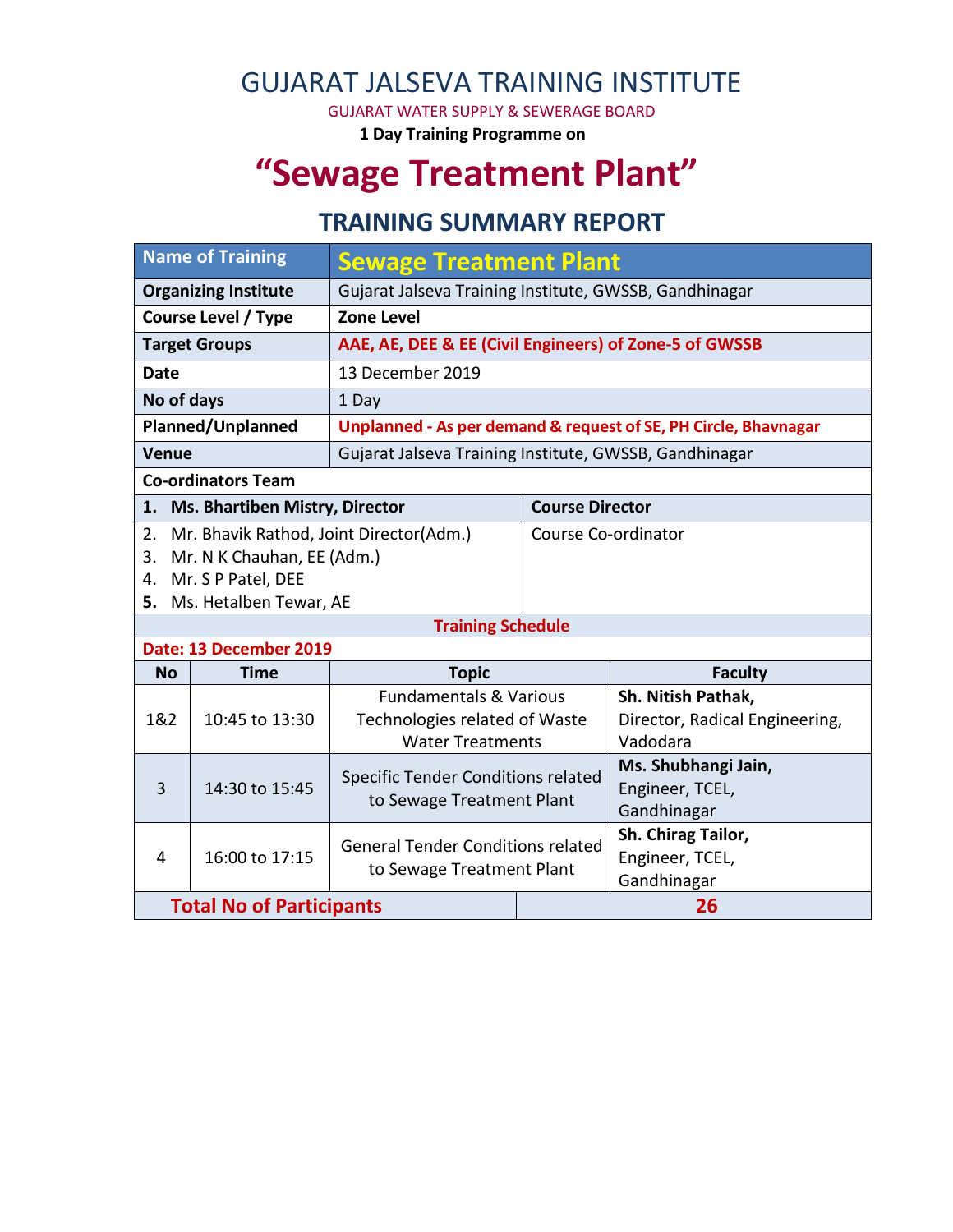#### **List of Participants**

| Sr<br><b>No</b>         | <b>CPF No</b>      | <b>Name of Employee</b>                          | <b>Designation</b>                  | <b>Office</b>                                               |
|-------------------------|--------------------|--------------------------------------------------|-------------------------------------|-------------------------------------------------------------|
| $\mathbf{1}$            | GWSSB/             | <b>ARPIT PUNAMBHAI PARIKH</b>                    | Dy. Executive Engineer(C)           | <b>DEE, PHS Subdivision, Botad</b>                          |
| $\overline{2}$          | <b>GWSSB/2288</b>  | <b>BABUBHAI MANILAL PATEL</b>                    | <b>Dy. Executive Engineer(C)</b>    | DEE, PHS Subdivion, Keshod                                  |
| 3                       | GWSSB/8244         | <b>BHAKTIKUMAR</b><br>DEVCHANDBHAI RATHOD        | Add. Assistant Engineer             | DEE, PHS Subdivision, Botad                                 |
| 4                       |                    | <b>BHOOMIBEN POPATBHAI</b><br><b>JAMBUCHA</b>    | Add. Assistant Engineer             | DEE, PHS Subdivision,<br>Mahuva                             |
| 5                       | GWSSB/3382         | <b>CHANDRAKANT SADHURAM</b><br><b>DHAMEJA</b>    | Add. Assistant Engineer             | EE, P.H. Works Division,<br>Bhavnagar                       |
| 6                       | GWSSB/9814         | CHETANKUMAR KANCHANLAL<br><b>PANCHAL</b>         | Add. Assistant Engineer             | DEE, PHS Subdivision, Dhari                                 |
| $\overline{\mathbf{z}}$ | <b>GWSSB/10337</b> | <b>DHIRUBHAI NATHUBHAI</b><br><b>VAGHELA</b>     | Dy. Executive Engineer(C)           | <b>DEE, PHS Subdivision,</b><br>Gadhada                     |
| 8                       | GWSSB/10461        | <b>GHANSHYAM GOVINDBHAI</b><br><b>PRAJAPATI</b>  | <b>Dy. Executive Engineer(C)</b>    | DEE, PHS Subdivion,<br><b>Visavadar</b>                     |
| 9                       | GWSSB/10504        | <b>GOPALBHAI DEHURBHAI</b><br><b>MALKIYA</b>     | <b>Assistant Engineer</b>           | DEE, PHS Subdivision, Sihor                                 |
| 10                      | GWSSB/             | <b>HARSH MAHENDRAKUMAR</b><br><b>PARMAR</b>      | Dy. Executive Engineer(C)           | DEE, PHS Subdivision, Babra                                 |
| 11                      | <b>GWSSB/2191</b>  | <b>HATHISINH BALUSINH ZALA</b>                   | Dy. Executive Engineer(C)           | <b>DEE, PHS Subdivision, Sihor</b>                          |
| 12                      | GWSSB/10290        | <b>JAGDISHBHAI NAGARBHAI</b><br><b>PRAJAPATI</b> | Dy. Executive Engineer(C)           | PHSSD, Savarkundla                                          |
| 13                      |                    | <b>JAY SOMABHAI CHAUDHARI</b>                    | <b>Dy. Executive Engineer(C)</b>    | <b>DEE, PHS Subdivision, Rajula</b>                         |
| 14                      |                    | K U VALA                                         | Add. Assistant Engineer             | PHSSD, Savarkundla                                          |
| 15                      |                    | KHUSHBUBEN DHANSUKHBHAI<br><b>PATEL</b>          | Add. Assistant Engineer             | DEE, PHS Subdivision, Talaja                                |
| 16                      |                    | <b>KIRANBHAI SOMABHAI</b><br><b>RATHVA</b>       | Dy. Executive Engineer(C)           | <b>DEE, PHS Subdivision, Liliya</b>                         |
| 17                      |                    | <b>MITALBEN KEVAN</b><br><b>CHODVADIYA</b>       | Add. Assistant Engineer             | EE, P.H. Works Division,<br><b>Botad</b>                    |
| 18                      |                    | <b>NIPATEL</b>                                   | Add. Assistant Engineer             | PHSSD, SIROHI                                               |
| 19                      | <b>GWSSB/2944</b>  | <b>NARENDRAKUMAR KESHAVAL</b><br><b>CHAUHAN</b>  | <b>Executive Engineer(C)</b>        | <b>Gujarat Jalseva Training</b><br><b>Institute Gujarat</b> |
| 20                      | GWSSB/10133        | PARESHBHAI NANJIBHAI<br>KHANDAL                  | Add. Assistant Engineer             | EE, P.H. Works Division,<br><b>Botad</b>                    |
| 21                      | <b>GWSSB/1603</b>  | <b>PRAVINKUMAR</b><br><b>PREMNARAYAN MODI</b>    | <b>Executive Engineer(C)</b>        | <b>Other Offices (Deputation)</b>                           |
| 22                      | <b>GWSSB/9085</b>  | <b>RAJESHKUMAR</b><br><b>MADHURABHAI PARMAR</b>  | <b>Dy. Executive Engineer(C)</b>    | <b>DEE, PHS Subdivision,</b><br>Vallabhipur                 |
| 23                      | <b>GWSSB/4488</b>  | RAMESHBHAI PALJIBHAI<br><b>SOLANKI</b>           | <b>Dy. Executive</b><br>Engineer(M) | <b>DEE PH Mech. SubDivision,</b><br><b>Dhari</b>            |
| 24                      | <b>GWSSB/6140</b>  | <b>SANJAY PRABHUDAS PATEL</b>                    | Dy. Executive Engineer(C)           | Director (GJTI)                                             |
| 25                      | <b>GWSSB/2729</b>  | <b>SURESH MOTIBHAI CHAUHAN</b>                   | <b>Dy. Executive Engineer(C)</b>    | <b>DEE, PHS Subdivision,</b><br><b>Amreli</b>               |
| 26                      | GWSSB/3779         | TARUNKUMAR GULABDAN<br><b>GADHVI</b>             | Add. Assistant Engineer             | PHSSD, Savarkundla                                          |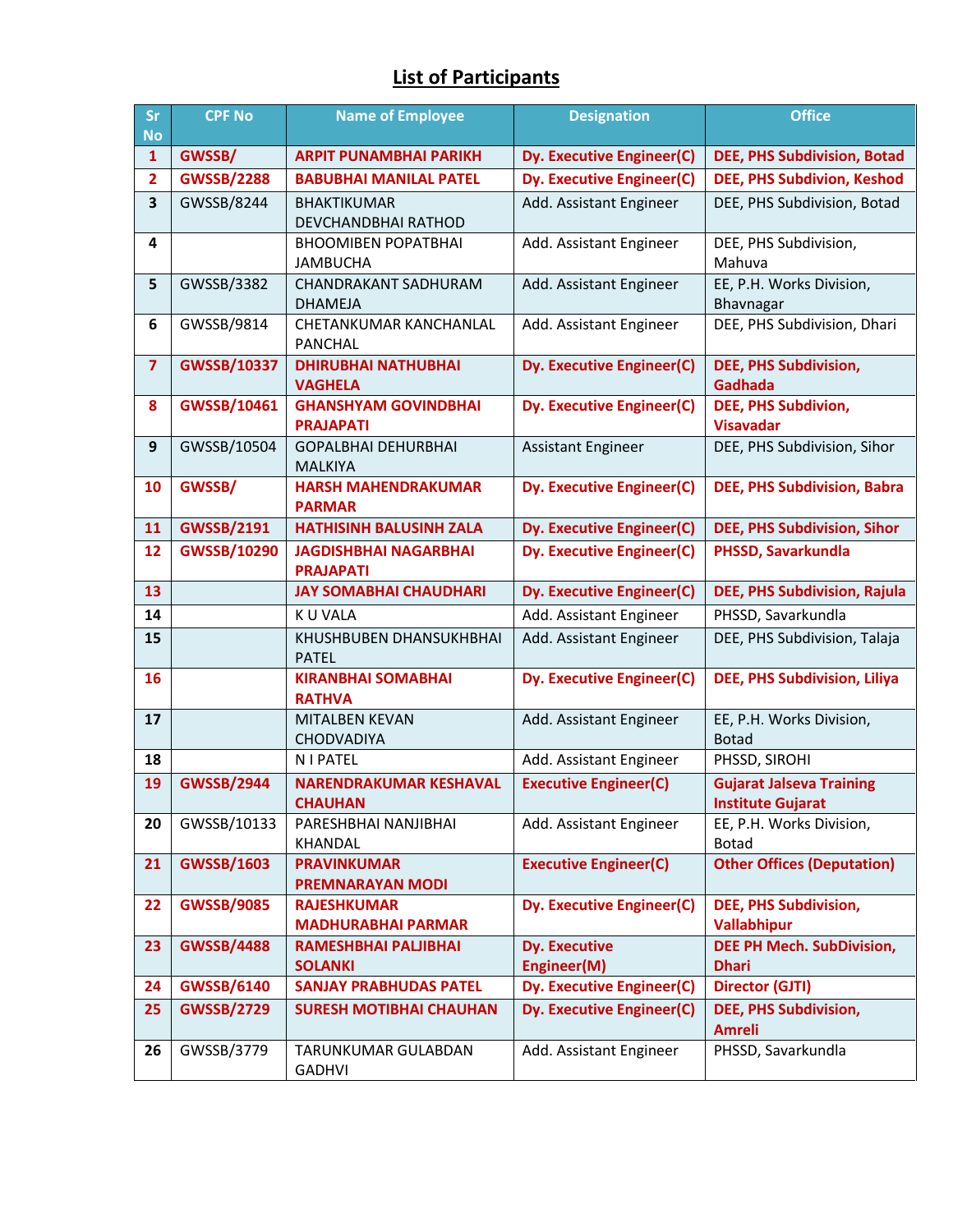## **Photo Gallery**

#### **1. Inaugural Session**



**2. Sh. Nitish Pathak,** Director, Radical Engineering, Vadodara addressing the trainees